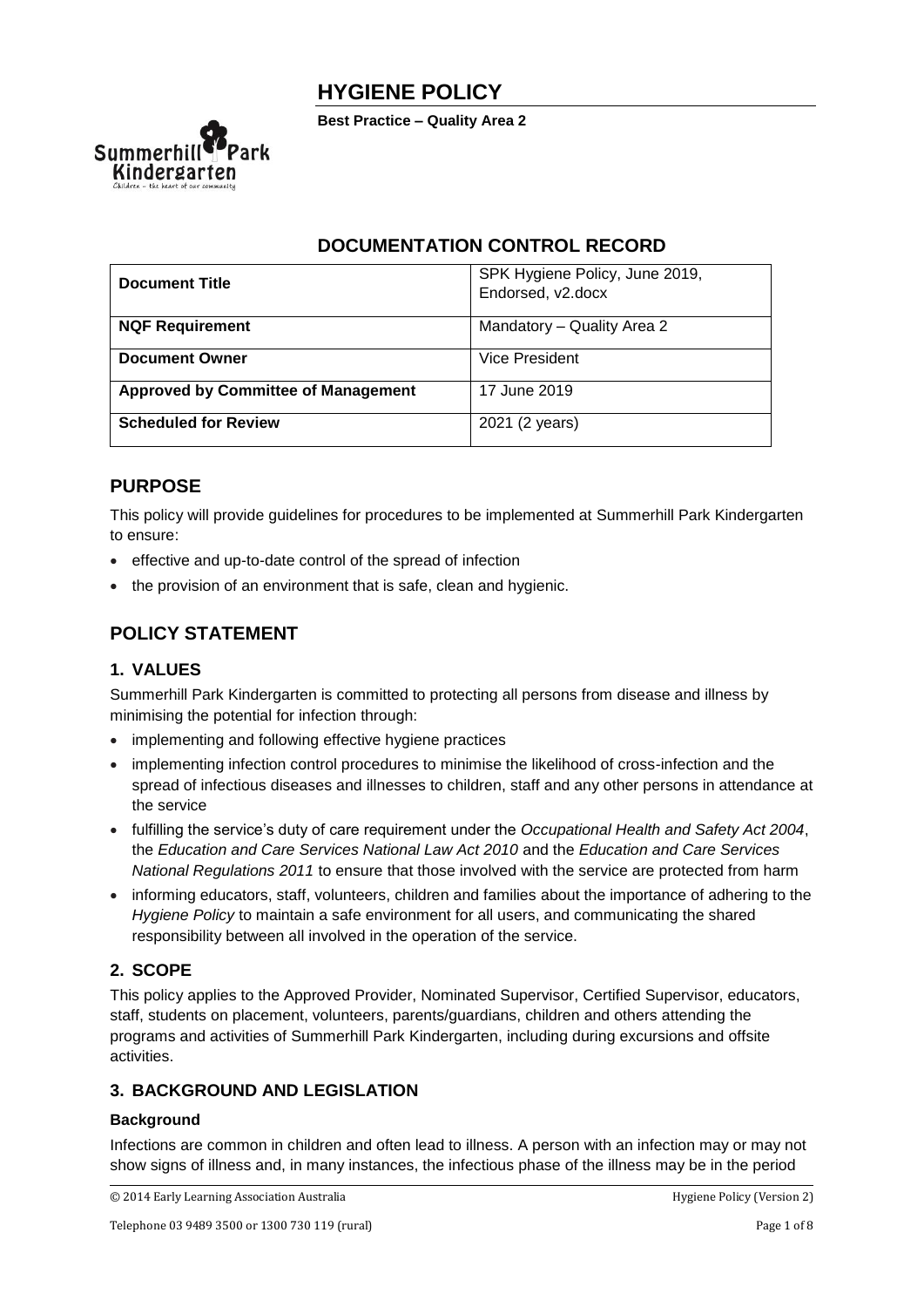before symptoms become apparent, or during the recovery phase. While it is not possible to prevent all infections in education and care environments, services can prevent or control the spread of many infectious diseases by adopting simple hygiene practices.

An infection can be spread when an infected person attends the service premises and contamination occurs. A service can contribute to the spread of an infection through poor hygiene practices that allow infectious organisms to survive or thrive in the service environment.

The implementation of appropriate hygiene and infection control procedures aims to break the cycle and prevent the spread of infections at every stage. The National Health and Medical Research Council (NHMRC) suggest that to reduce illness in education and care services, the three most effective methods of infection control are:

- effective hand washing
- exclusion of sick children, staff and visitors
- immunisation.

Other strategies to prevent infection include:

- cough etiquette
- appropriate use of gloves
- effective cleaning of the service environment.

The NHMRC suggests that if these strategies are not implemented, all other procedures described in the service's *Hygiene Policy* will have reduced effectiveness in preventing the spread of infection and illness.

#### **Legislation and standards**

Relevant legislation and standards include but are not limited to:

- *Education and Care Services National Law Act 2010*
- *Education and Care Services National Regulations 2011*: Regulations 77, 106, 109, 112, 168
- *Food Act 1990* (Vic)
- *National Quality Standard*, Quality Area 2: Children's Health and Safety
- *Occupational Health and Safety Act 2004* (Vic)
- *Public Health and Wellbeing Act 2008* (Vic)

The most current amendments to listed legislation can be found at:

- Victorian Legislation Victorian Law Today:<http://www.legislation.vic.gov.au/>
- Commonwealth Legislation ComLaw:<http://www.comlaw.gov.au/>

#### **4. DEFINITIONS**

The terms defined in this section relate specifically to this policy. For commonly used terms e.g. Approved Provider, Nominated Supervisor, Regulatory Authority etc. refer to the *General Definitions* section of this manual.

**Cleaning:** A process that removes visible contamination such as food waste, dirt and grease from a surface. This process is usually achieved by the use of water and detergent. During this process, micro-organisms will be removed but not destroyed.

**Communicable disease:** A disease capable of being transmitted from an infected person or species to a susceptible host, either directly or indirectly.

**Cough etiquette:** The correct way to prevent the spread of infectious organisms that are carried in droplets of saliva is to cough or sneeze into the inner elbow or to use a tissue to cover the mouth and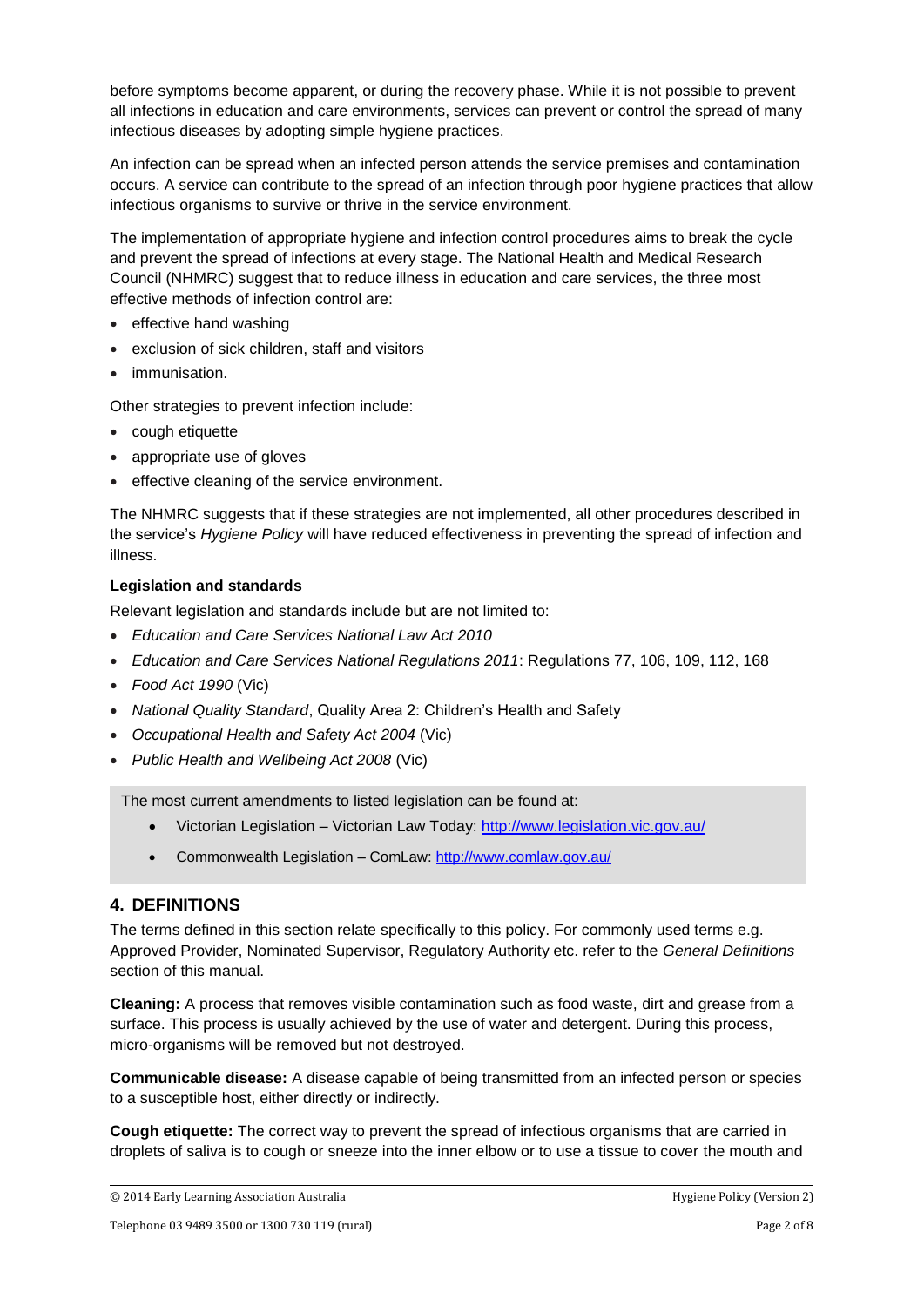nose. Place all tissues in the rubbish bin immediately and clean hands with either soap and water or a disinfectant hand rub.

**Hygiene:** The principle of maintaining health and the practices put in place to achieve this.

**Infectious disease:** A disease that can be spread, for example, by air, water or interpersonal contact. An infectious disease is designated under Victorian Law or by a health authority (however described) as a disease that would require the infected person to be excluded from an education and care service (refer to *Dealing with Infectious Diseases Policy*).

**Neutral detergent:** A cleaning agent available commercially and labelled as 'neutral' or 'neutral pH'.

**Sanitising:** A process that destroys micro-organisms. Sanitising a surface can reduce the number of micro-organisms present. The process of sanitisation usually involves ensuring a surface is thoroughly cleaned with both heat and water, followed by the use of chemicals.

### **5. SOURCES AND RELATED POLICIES**

#### **Sources**

- Department of Health, Victoria, Food Safety:<http://www.health.vic.gov.au/foodsafety/>
- Communicable Diseases Section, Public Health Group, Victorian Department of Human Services (2005) *The Blue Book: Guidelines for the control of infectious diseases.* Available at: <http://docs.health.vic.gov.au/docs/doc/The-blue-book>
- National Health and Medical Research Council (2013) *Staying Healthy: Preventing infectious*  diseases in early childhood education and care services (5th edition): <http://www.nhmrc.gov.au/guidelines/publications/ch55>

#### **Service policies**

- *Administration of First Aid Policy*
- *Administration of Medication Policy*
- *Dealing with Infectious Diseases Policy*
- *Dealing with Medical Conditions Policy*
- *Incident, Injury, Trauma and Illness Policy*
- *Occupational Health and Safety Policy*
- *Privacy and Confidentiality Policy*

## **PROCEDURES**

#### **The Approved Provider is responsible for:**

- ensuring that all staff and volunteers are provided with a copy of this policy and have a clear understanding of the procedures and practices outlined within
- ensuring the Nominated Supervisor, educators, staff and volunteers at the service implement adequate health and hygiene practices, and safe practices for handling, preparing and storing food (Regulation 77(1))
- establishing robust induction procedures that include the provision of information regarding the implementation of the practices outlined in this policy
- developing an appropriate cleaning and sanitising schedule that outlines daily, weekly, monthly, quarterly and annual cleaning and sanitising requirements and responsibilities
- arranging for the service to be cleaned and sanitised regularly, including floors and other surfaces, as per the cleaning contract and schedule
- reviewing the cleaner's contract and schedule on an annual basis
- ensuring that we provide a needle/syringe/sharps disposal unit and instructions for its use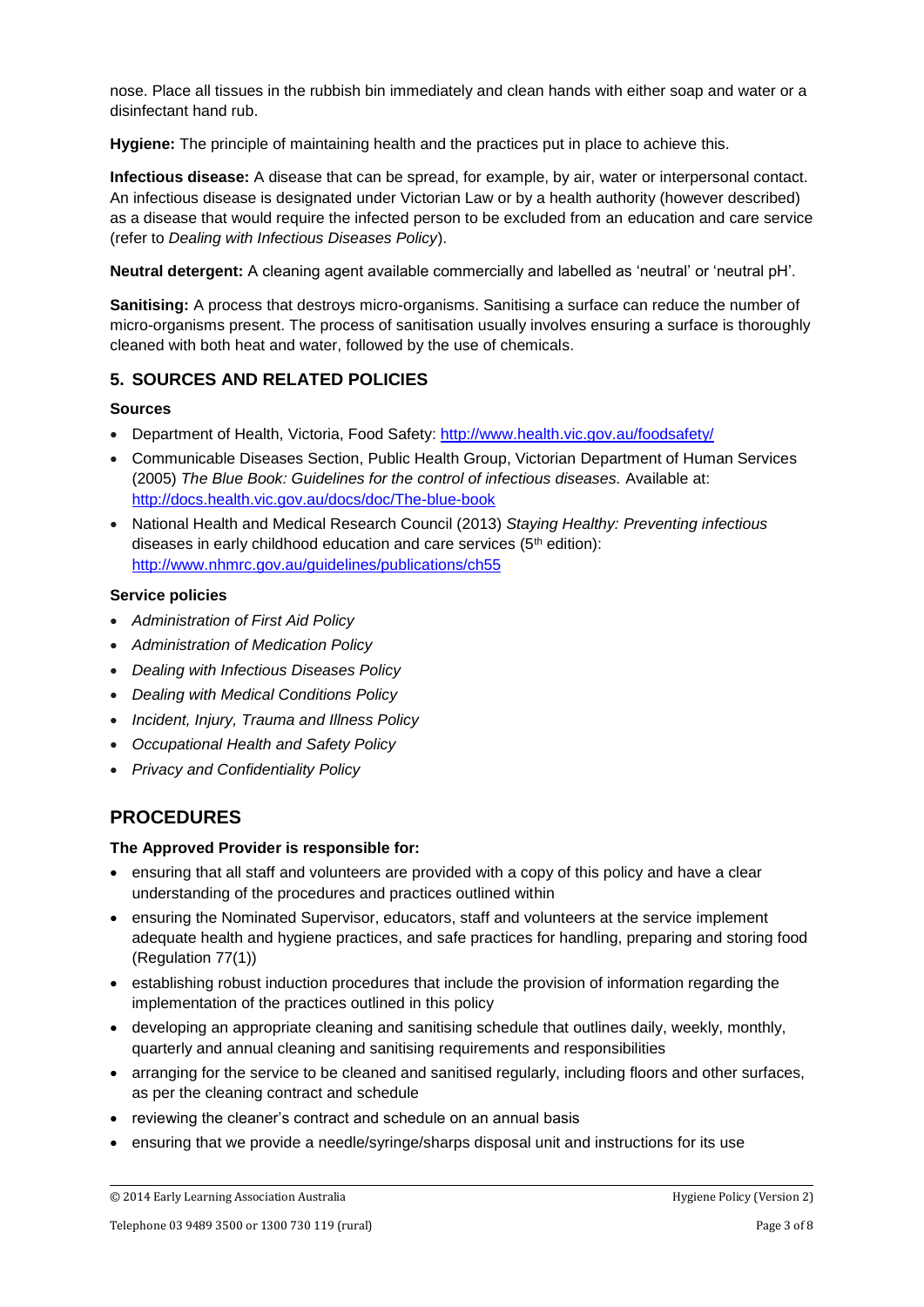- ensuring the service has laundry facilities or access to laundry facilities, or other arrangements for dealing with soiled clothing and linen, including hygienic facilities for storage prior to their disposal or laundering (Regulation 106(1))
- ensuring that the laundry and hygiene facilities are located and maintained in a way that does not pose a risk to children (Regulation 106(2))
- ensuring that there are adequate and appropriate hygiene facilities provided for nappy changing which are designed, located and maintained in such a way that prevents unsupervised access by children (Regulations 112(2)&(4))
- ensuring that adequate, developmental and age-appropriate toilet, washing and drying facilities are provided for use by children, and that these are safe and accessible (Regulation 109)
- reviewing staff training needs in relation to understanding and implementing effective hygiene practices in early childhood settings
- providing a copy of the NHMRC guidelines for the prevention of infectious diseases in child care for the service
- providing hand washing guidelines for display at each hand washing location
- ensuring there is an adequate supply of non-toxic cleaning and hygiene products, including gloves, soap, detergent at all times.

### **The Nominated Supervisor is responsible for:**

- implementing and ensuring that all staff members and volunteers at the service follow adequate health and hygiene practices, and safe practices for preparing, handling and storing food to minimise risks to children (Regulation 77(2))
- developing effective hygienic systems for cleaning, such as using colour-coded sponges/cloths in each area
- ensuring sponges are cleaned, rinsed and stored separately, and replaced regularly
- ensuring that an inspection of the outdoor areas, in particular the sand and soft-fall areas, are conducted daily to ensure they are maintained in a safe and hygienic manner
- informing the Approved Provider of any issues that impact on the implementation of this policy
- actively encouraging parents/guardians to keep children who are unwell at home to prevent the spread of infection to other children and educators
- storing or presenting items, such as beds, bedding and sunhats, in such a way as to prevent cross-contamination
- ensuring that there is a regular and thorough cleaning and disinfecting schedule for all equipment and toys
- ensuring that, where possible, any chemicals and cleaning agents are non-toxic, All chemicals/cleaning agents are to be stored out of reach of children
- ensuring that all educators/staff wear disposable gloves when changing nappies or dealing with open wounds or other body fluids, and dispose of those gloves and soiled materials in a sealed container or plastic bag
- maintaining the service in a clean and hygienic manner throughout the day, such as wiping benches and tables before and after eating, and cleaning up spills
- actively encouraging educators and staff who have, or are suspected of having an infectious disease to not attend the service in order to prevent the spread of infection to others attending the service.

#### **Certified Supervisors and other educators are responsible for:**

- implementing and promoting correct hand washing and hygiene practices, as outlined in this policy
- maintaining the service in a clean and hygienic manner throughout the day, such as wiping benches and tables before and after eating, and cleaning up spills

<sup>© 2014</sup> Early Learning Association Australia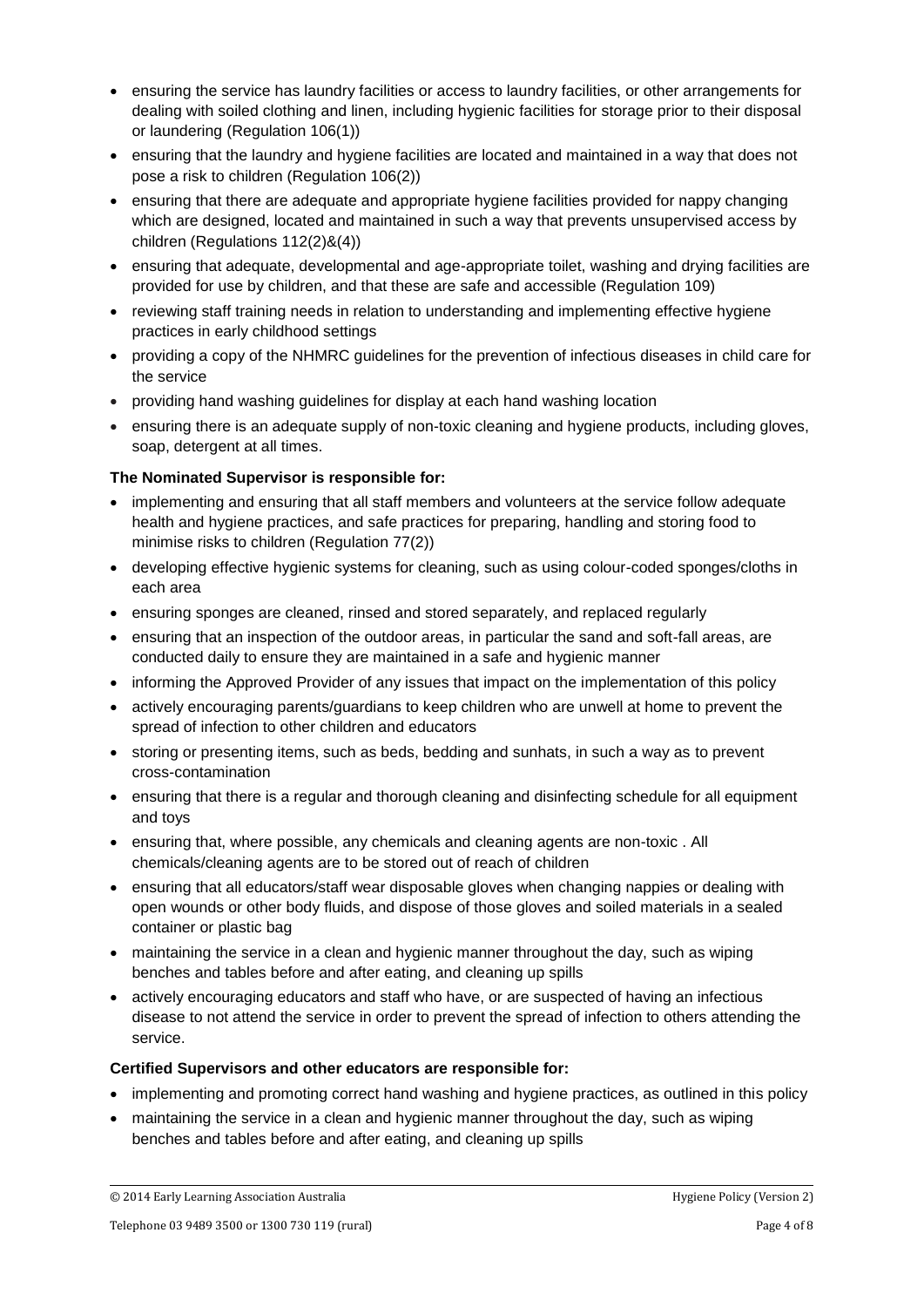- conducting a daily inspection of the outdoor areas, in particular the sand and soft-fall areas, to ensure they are maintained in a safe and hygienic manner
- informing the Approved Provider of any issues that impact on the implementation of this policy
- actively encouraging parents/guardians to keep children who are unwell at home to prevent the spread of infection to other children and educators
- being conscious of their responsibility to not attend the service when they have or suspect they have an infectious disease.

#### *In relation to changing nappies for children:*

- all children are encouraged to be toilet trained prior to commencing at the service.
- staff at the service do not change nappies. Where a child has soiled themselves and is wearing a nappy, parents will be called and asked to attend to their child's needs. Parents are required to take their nappies with them and dispose of them appropriately.
- where special needs have been identified, this will be discussed with parents as part of the enrolment process
- attending to the individual personal hygiene needs of each child as soon as is practicable
- changing nappies and attending to individual personal hygiene and toileting needs of each child according to recommended procedures (refer to Attachment 1 – Sample nappy-changing and toileting guidelines)
- disposing of soiled nappies in a safe and hygienic manner in line with this policy.

#### *In relation to the toileting of children:*

- ensuring soap and drying facilities are available at all times when children are in attendance at the service, including ensuring hand towels are available if hand-dryers are not working
- ensuring children do not share the use of items related to regular personal care such as toothbrushes, face cloths, pillows
- encouraging children to flush the toilet after use
- encouraging and assisting (where required) children to wash their hands according to hand washing guidelines (refer to Attachment 2) after toileting
- encouraging children to tell a staff member if they have had a toileting accident
- monitoring and maintaining toileting facilities in a safe, clean and hygienic manner while children are in attendance; this requires periodic checking of the bathroom area
- respecting diverse styles of toileting children due to cultural or religious practices
- respecting the possible need to maintain privacy of toileting and dressing.

#### *In relation to cleaning toys, clothing and the service in general:*

- removing toys that a child has sneezed or coughed on (place in a 'toys-to-be-cleaned' box)
- wearing gloves when cleaning (general purpose gloves are sufficient; wash and hang outside to dry when finished)
- washing mouthed toys daily using warm water and detergent and, if possible, drying in the sun
- wiping over books with a moist cloth treated with detergent
- ensuring washable toys and equipment are cleaned term by term or annually, as required
- washing and disinfecting mattress covers and linen, where applicable.

#### *In relation to children's contact with one another:*

- educating and encouraging children in good personal hygiene practices, such as:
	- − washing their hands (according to guidelines in Attachment 2)
	- − washing their hands after blowing and wiping their nose
	- − not touching one another when they are cut or bleeding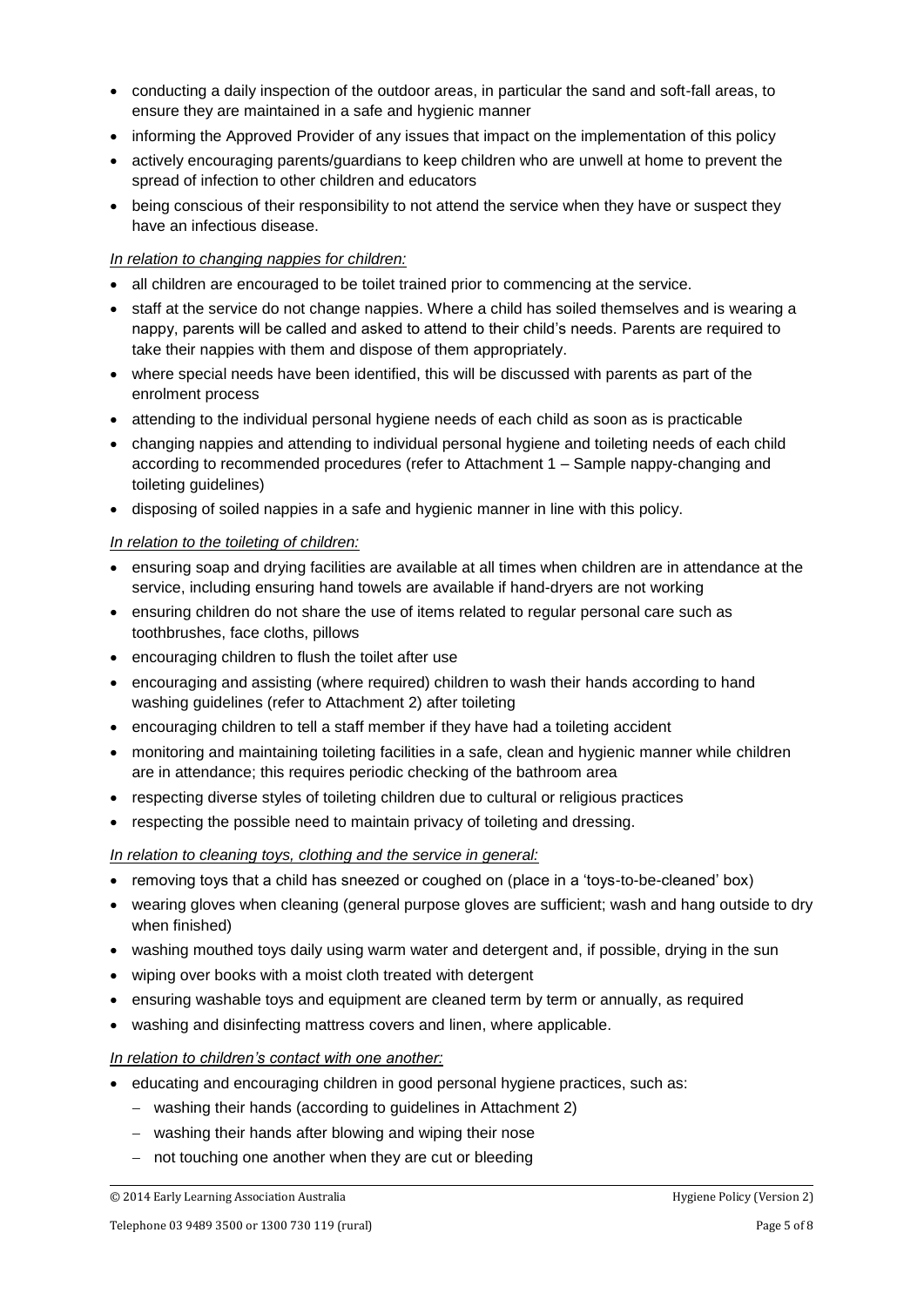- − disposing of used tissues promptly and appropriately, and not lending them to other children
- − cough etiquette
- − using their own equipment for personal care, such as hats, brushes and combs
- − only touching the food they are going to eat
- − using their own drink bottles or cups.

#### *In relation to indoor and outdoor environments:*

- keeping the indoor and outdoor environments as clean and hygienic as possible at all times, including the safe disposal of discarded needles/syringes/sharps
- promptly removing blood, urine and faeces (including animal) either indoors or outdoors, using the appropriate cleaning procedures
- covering the sandpit when not in use to prevent contamination
- emptying water containers, such as water trays, each day (refer to *Water Safety Policy*)
- disposing of any dead animals/insects found on the premises in an appropriate manner.

#### *In relation to the safe handling of body fluids or materials in contact with body fluids:*

- avoid direct contact with blood or other fluids
- not be at eye level when cleaning/treating a child's face that has blood on it, as a child's blood can enter the mouth/nose of a staff member when a child cries or coughs
- wear gloves wherever possible
- cover any cuts/abrasions on their own hands with a waterproof dressing.

#### *In relation to effective environmental cleaning:*

- clean with detergent and warm water followed by rinsing and drying to remove the bulk of infectious organisms from a surface. Particular attention should be paid to the following:
	- − toilets/sinks must be cleaned daily and separate cleaning cloths/sponges must be used for each task
	- − mouthed toys must be washed immediately or placed in a separate container for washing at a later time
	- − all bench tops and floors must be washed regularly
	- − children's cups/drink bottles used for water must be washed daily
	- − when washing at the child care premises, staff are to consider washing items separately to minimise cross-contamination, for example, tea towels washed separately from sheets, face washers washed separately to play mats/rugs
	- − nappy change areas/mats must be washed with detergent and warm water after each use.

#### **Parents/guardians are responsible for:**

- keeping their child/ren home if they are unwell or have an infectious disease that requires their exclusion from the education and care service
- informing the service if their child has an infectious disease, even when keeping the child at home
- supporting this policy by complying with the hygiene practices when attending the service or when assisting with a service program or activity
- encouraging their child/ren to develop and follow effective hygiene practices at all times, including handwashing on arrival at the service.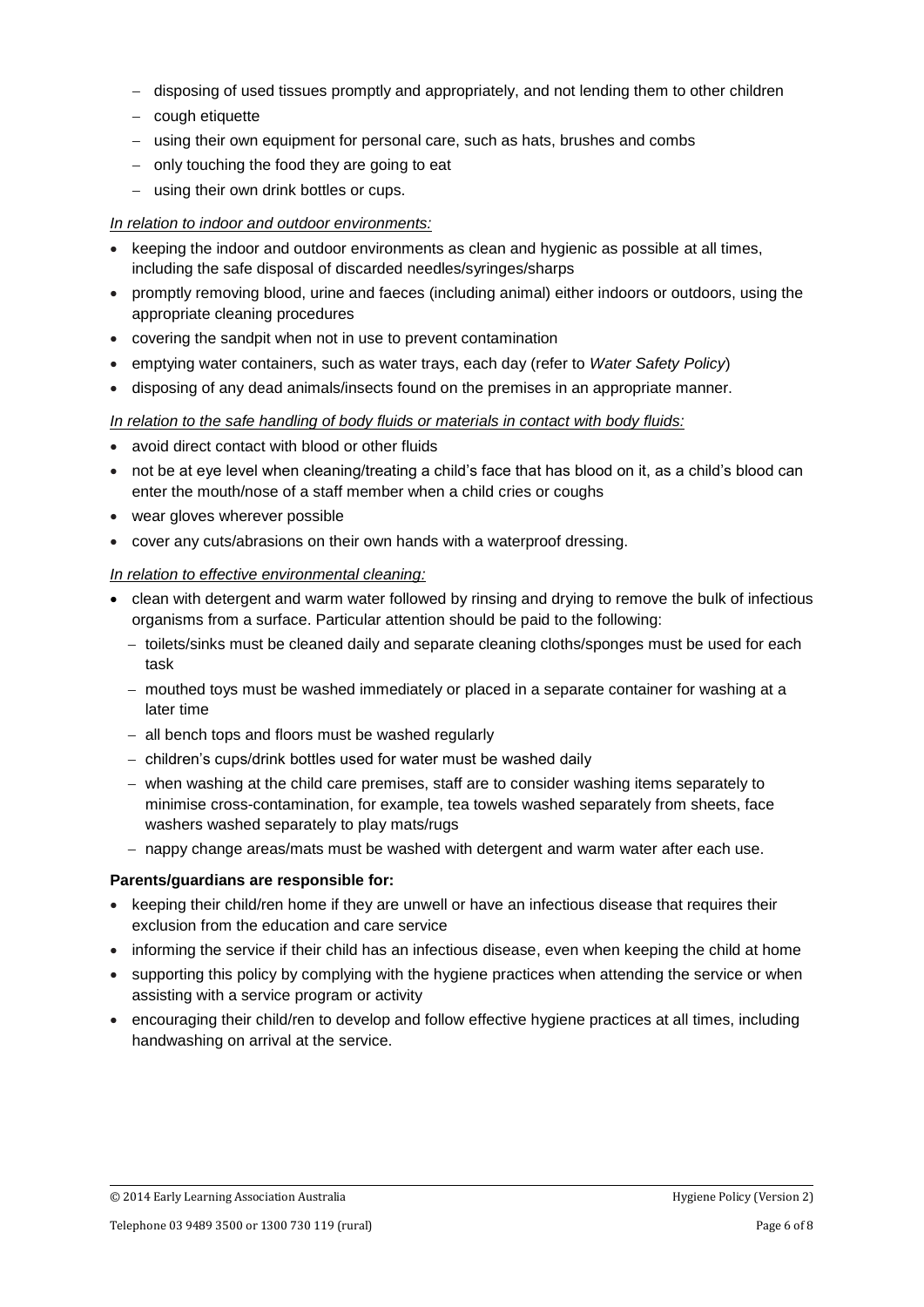**Volunteers and students, while at the service, are responsible for following this policy and its procedures.**

# **EVALUATION**

In order to assess whether the values and purposes of the policy have been achieved, the Approved Provider will:

- regularly seek feedback from everyone affected by the policy regarding its effectiveness
- monitor the implementation, compliance, complaints and incidents in relation to this policy and ensure satisfactory resolutions have been achieved
- keep the policy up to date with current legislation, research, policy and best practice
- revise the policy and procedures as part of the service's policy review cycle, or as required
- notify parents/guardians at least 14 days before making any changes to this policy or its procedures.

# **ATTACHMENTS**

• Attachment 1: Handwashing guidelines

## **AUTHORISATION**

This policy was adopted by the Approved Provider of Summerhill Park Kindergarten on 17th June 2019.

# **REVIEW DATE: APRIL 2021**

| <b>Version</b> | <b>Date</b>       | <b>By</b>                             | <b>Reason for change</b>                                                                                                                                     |
|----------------|-------------------|---------------------------------------|--------------------------------------------------------------------------------------------------------------------------------------------------------------|
| 0.1            | 2014              | ELAA                                  | Initial Draft - ELAA template 2014                                                                                                                           |
| 0.1            | October<br>2015   | 2015<br>President (V<br>Ivan)         | Review of document and endorsement by CoM                                                                                                                    |
| 1.0            | October<br>2015   | 2015 Vice<br>President (H<br>Whittle) | -Review and addition of documentation control<br>and history tables<br>-Revision of 2015 general amendments<br>-First Final Version                          |
| 1.1            | <b>April 2019</b> | Mira Haldun<br>(consultant)           | -Removal of superseded standards and<br>associated elements in line with updated NQS<br>-Inclusion of legislation jurisdictions<br>-Minor formatting changes |
| $\mathcal{P}$  | 17 June<br>2019   | 2019<br>President<br>(I. Griffith)    | Review and endorsement by CoM                                                                                                                                |

### **DOCUMENT HISTORY**